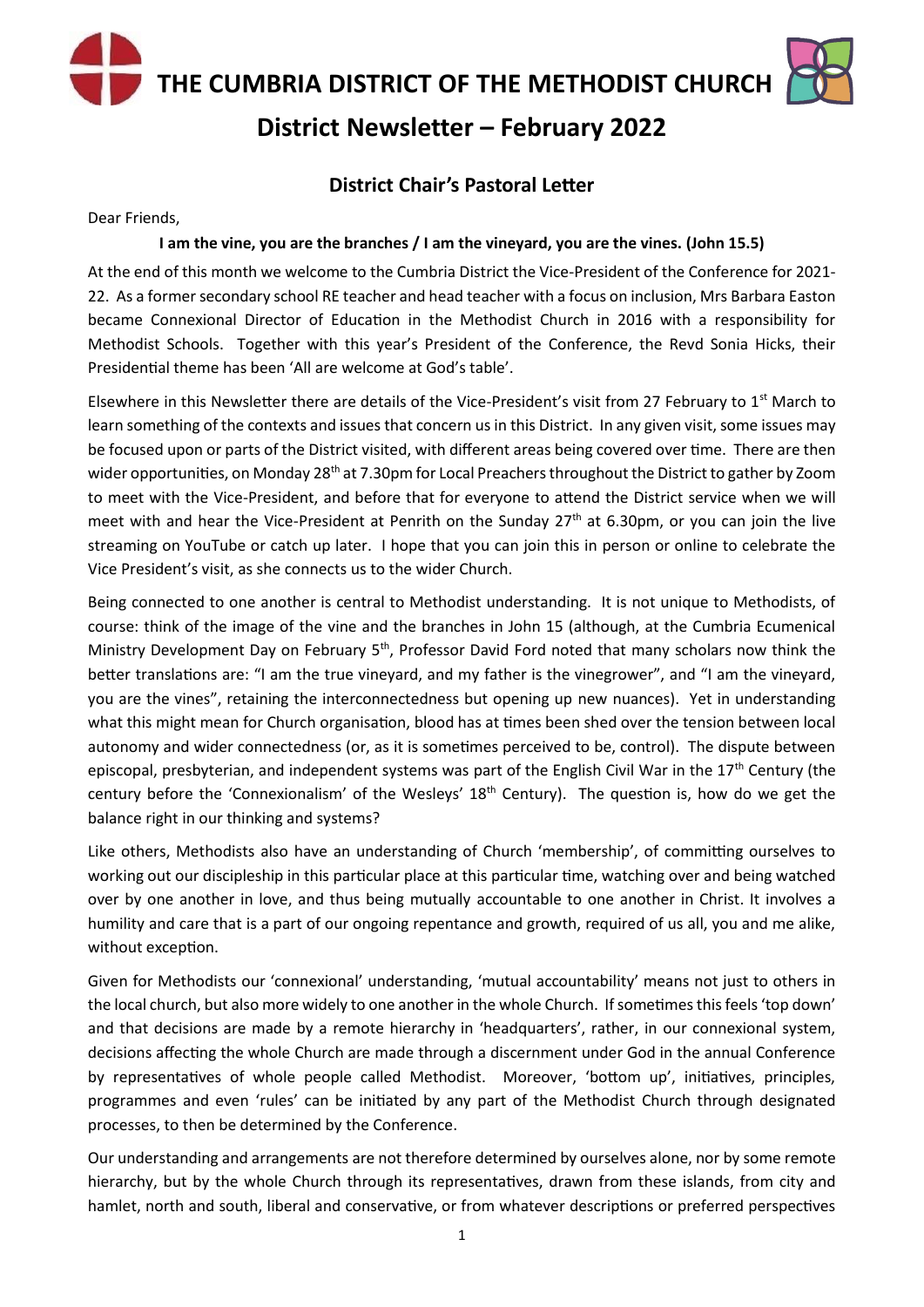apply; all are involved and accountable in the watching over and discerning, and in the thinking and acting responsibly and lovingly, in the one vine, the one vineyard and body that is Christ.

As all of us are privileged to be welcomed by God and grown in the vineyard, in turn we discover ever more what it means to live not in isolation but in connectedness to one another, near and far, abiding in the freedom and responsibility of Christ's transforming love. May God forgive us when we get this wrong; may God bless as we endeavour to get it more right. Thus may we care for another and for all within God's limitless love; and may we celebrate and commit to that through the Vice-President's visit, and every day in all our encounters.



The Revd Dr James Tebbutt

# DISTRICT NEWS AND EVENTS

## **Vice President's Visit 27th February – 1 st March**

Mrs Barbara Easton will be in the District for a short visit and all the details of what is taking place can be found on the flyer attached to the electronic Newsletter. There are two opportunities for others to join in with events and these are:

- 1. A District Service at Penrith Methodist Church on 27<sup>th</sup> February at 6.30 pm. As well as an invitation for people to join in person the service will be livestreamed and can be found on Penrith Methodist Church Youtube channel.
- 2. A session for Local Preachers on Zoom on Monday 28<sup>th</sup> February at 7.30 pm. Joining details are being circulated by Circuit Local Preachers Secretaries or contact the District Administrator.

## **Tourism Chaplaincy Visit**

The Cumbria Tourist Board recently issued a press release following a visit by Maggie Patchett, Chaplain to the Tourism Industry in the South Lakes Circuit, to Windermere Lake Cruises. The press release is largely reproduced below and the video which accompanies this can be viewed here: [https://drive.google.com/file/d/1PiFZkky0peCOToaPQh0p\\_qZcPvuQipF-/view?usp=sharing](https://drive.google.com/file/d/1PiFZkky0peCOToaPQh0p_qZcPvuQipF-/view?usp=sharing)

# **MV Swift voyage for chaplain Maggie as she sails out to support tourism workers**



#### **Windermere Lake Cruises has played host to the South Lakes tourism industry chaplain, Deacon Maggie Patchett, as part of work to highlight the support available to workers in the industry.**

Deacon Maggie boarded the company's newest vessel, MV Swift, to record a film to show how the church can help and support to tourism workers whose lives have been badly disrupted by the Pandemic.

*Deacon Maggie Patchett filming with MV Swift skipper Rob Beal from Windermere Lake Cruises*

"The last two years have been very tough for people in the tourism industry," says Deacon Maggie Patchett. "The pandemic has led to uncertainty and stress about jobs and money. Peoples' mental health has suffered and its caused anxiety.

"I just want to let them know we are here to offer a caring, listening ear. Hopefully we can help them cope with those stresses. It's just about being there for people."

The Deacon, who is a Methodist minister, says support is available to anyone who works in the industry – those of any faith or non.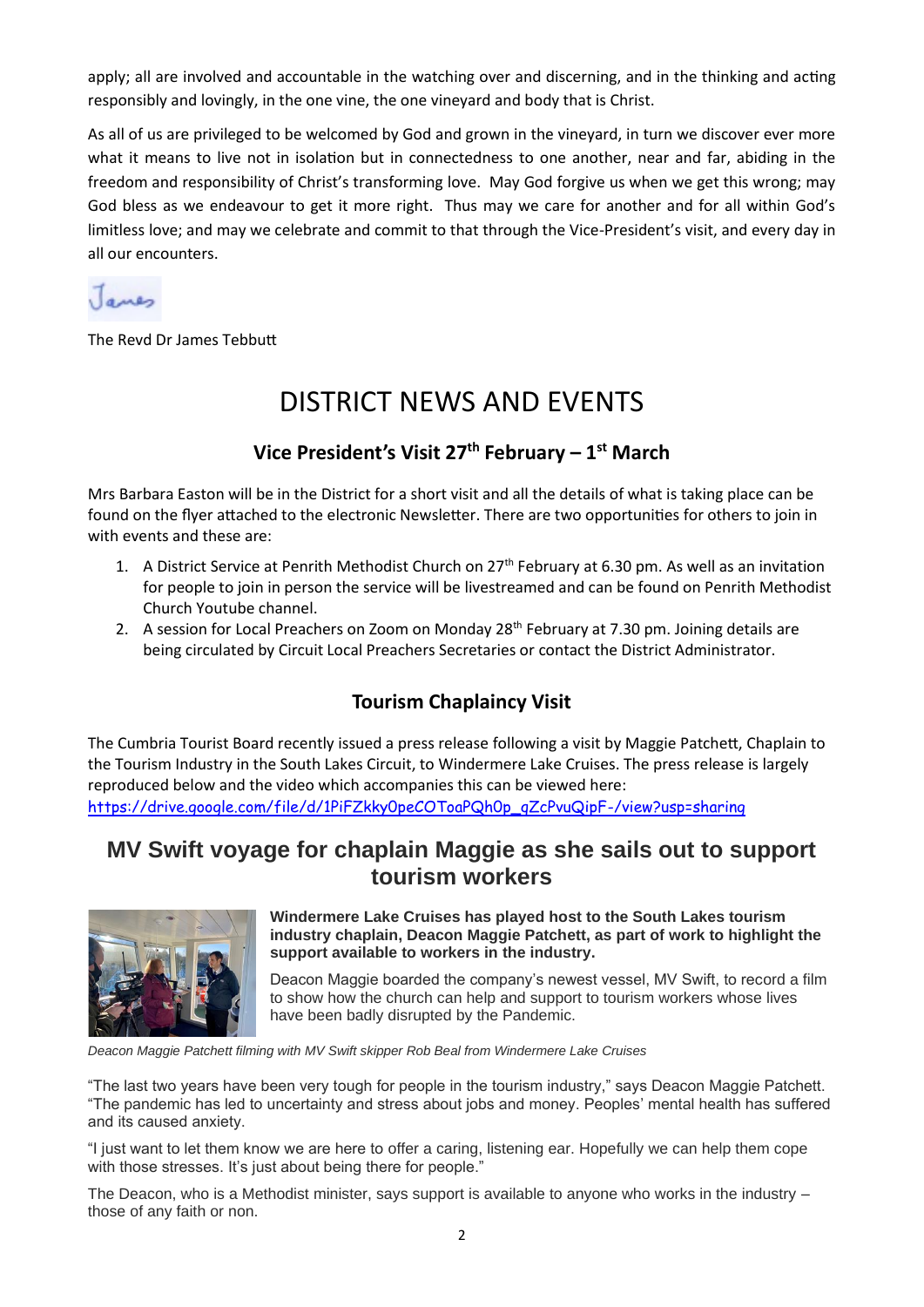On board Windermere Lake Cruises' 300 seat vessel MV Swift, she recorded an interview for the film outlining her role which will be broadcast at the Diocese of Carlisle's Cumbria Ministry Development Day in February - an ecumenical event involving clergy and officers from the Church of England, Methodists, United Reform Church and Salvation Army.

"I just want people to know that someone is here to talk to if they need it. We can arrange to meet outside of work, in a private space, so they can talk freely about their anxieties. It can be really helpful."

Jennifer Cormack, Sales and Marketing Director for Windermere Lake Cruises, says: "We were delighted to welcome Deacon Maggie on board. The support she offers to people is so important in normal times and especially now after all the disruption to lives caused by the Pandemic.

"She is a regular and welcome visitor to Bowness and Ambleside and speaks to staff regularly. We display her contact details around our premises so that people know they can get in touch if they feel it will be helpful."



*Deacon Maggie meets Jennifer Cormack from Windermere Lake Cruises*

Deacon Maggie, who lives in Windermere, has been visiting tourism venues including attractions, hotels, cafés and bed-and-breakfasts in the South Lakeland district since 2017.

"The tourism industry has been through so much disruption in the Pandemic and many people have had worries about their livelihoods," she says. "If they feel they might benefit from a friendly listening ear they just have to get in touch with me."

The chaplain has also appealed for volunteers to help carry out the support work. "It's just about being there for people," she said. "We are not a counselling service, but if people need a counsellor we can refer them on."

Anyone who would like to seek support or volunteer to help can contact Deacon Maggie Patchett at [tourismchaplain@slakesmethodist.org.uk](mailto:tourismchaplain@slakesmethodist.org.uk)

### **Methodist Women in Britain**

Following a Cumbria gathering a few months ago Joan Wager, a member of the MWiB District Team, has shared the following report. Others have given feedback on the happenings over the few days and these are attached to the electronic Newsletter. Notes on the sessions led by Revd Nicola Price-Tebbutt were prepared by Claire Middleton and if anyone would like to receive a copy of these please contact the District Administrator.

### **CUMBRIA DISTRICT METHODIST WOMEN IN BRITAIN**

### **RESIDENTIAL GATHERING**

**22 – 24 November 2021** 

# *'WOMEN OF FAITH IN TIMES OF CRISIS'*



35 women from Cumbria gathered in late November for their annual District Methodist Women in Britain event at Thornleigh, Grange over Sands, under the skilful leadership of Rev Dr Nicola Price-Tebbutt.

The theme for the event – over 3 days - was 'Women of Faith in times of Crisis'. There were five sessions with intriguing titles – 'Fight or Flight', 'Pain Relief', 'The Still, Small Voice', 'Being Hope' and 'Being Women of Faith'.

Nicola drew on stories of women from the Bible, from history and the present day.

Among others, we learned about Sojourner Truth – born into slavery as Isabelle Baumfree – who became a Methodist, an abolitionist and human rights activist.

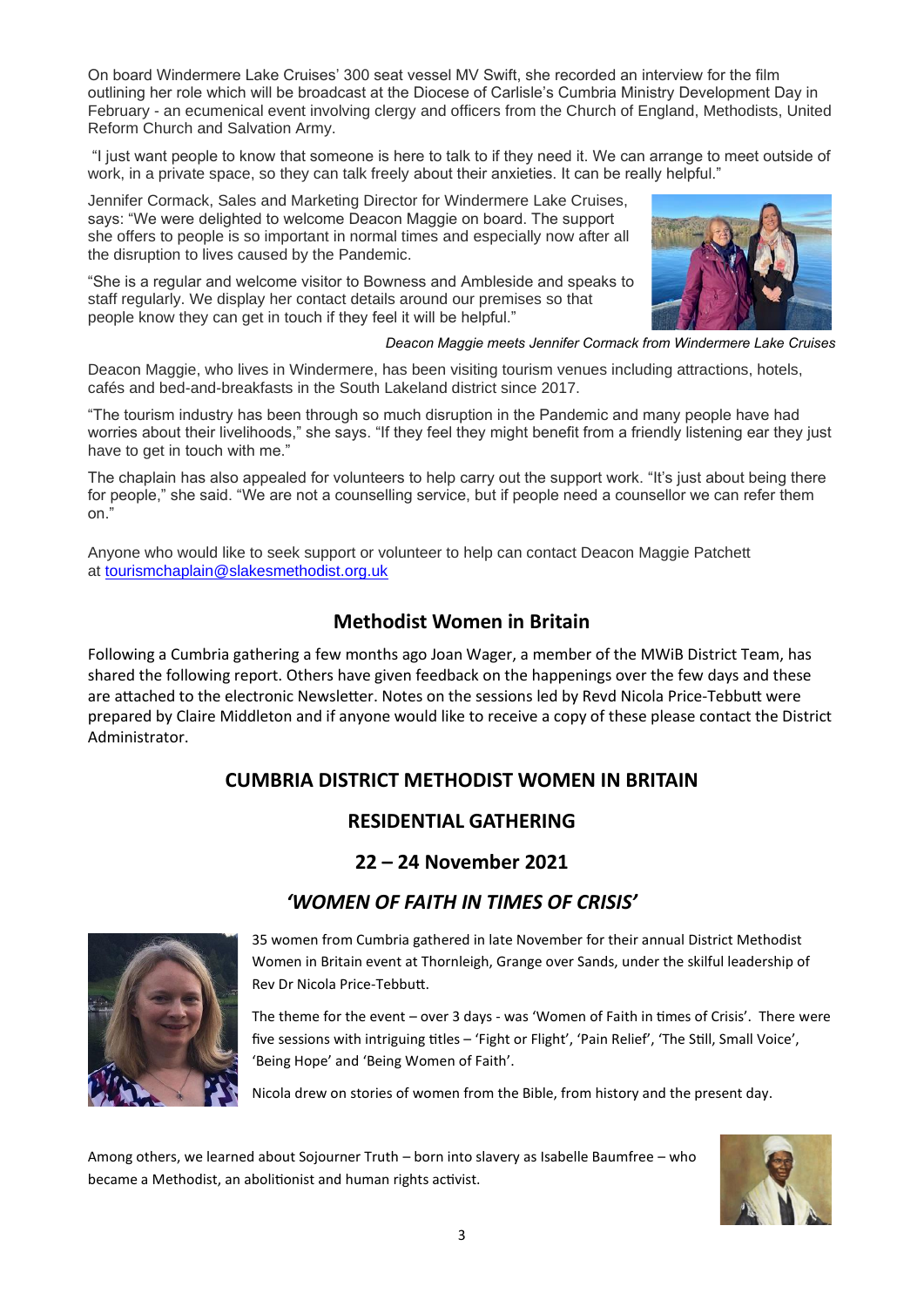

The play 'Life in a Jar' recounts the story of Irena Sendler, a Polish Catholic who rescued hundreds of Jewish children from the ghetto; she kept a record of their identities, burying the papers in jars so the children could be identified later on – her life an example of 'being hope'.

Modern day examples relating to unhelpful perceptions and actions towards women who suffered abuse or had a chronic debilitating condition enabled us to reflect on women being 'bearers of pain in society'. Then there were challenging stories from the Bible – of Hagar (Abraham's concubine and mother of his son, Ishmael), Shiphrah and Puah (who refused to obey Pharoah's command to kill all male babies at birth).

Each session was grounded in encouraging us to take time to reflect on how we react in a crisis, what our own experience of 'being found by God' was like, how we have experienced God's silence, and to identify who has been a figure of hope in our lives. Nicola shared some of her own experiences and we were challenged to ask where God is calling us to be, and what we need from Him.

Appropriately, the final session – a service of Communion, was also led by Nicola, in which she encouraged us not to be passive recipients of God's love, but to reach out to him, whatever the circumstances. Nicola concluded 'We are women of faith in a time of crisis, and God needs us to keep on being that, as God, the creative life force, calls us to become his perfect creation.'

Besides providing an inspiring programme, Nicola enabled a warm and open atmosphere. This invaluable experience of sharing together was further enhanced by morning and evening prayers, led by the Cumbria District Co-ordinating Team, and 'fun time' in the evenings with entertainment from 'Harps North West', and a thoroughly enjoyable quiz night.



*Joan Wager (MWiB Cumbria District Team)*

## **Cumbria District Data Protection Bulletin 3**

# **Getting started: Data Mapping**

I hope that by now your church has recognised that every church holds some personal data – see Bulletin 2 on this link: [https://www.cumbriamethodistdistrict.org.uk/resources/gdpr.html.](https://www.cumbriamethodistdistrict.org.uk/resources/gdpr.html)

If you have a circuit role, please read 'circuit' as well as 'church', every time I mention 'church' in this bulletin.

Now it's time to get started, if you haven't already. Perhaps the first step is to identify someone in the church who can be the church Data Champion, or at least be willing to be the contact for personal data issues in your church. If your church doesn't have such a person identified, I suggest that the stewards get together to identify such a person, preferably someone who is reasonably organised, and can get others to deal with 'boring data protection'. Alternatively, the stewards could be jointly responsible for GDPR? While formally the Managing Trustees are responsible, I can't envisage a whole Church Council filling in a form together! By the way, whilst it would be good to get the Church Council to confirm the role, you can get started straight away, provided that the church leadership is agreed.

The first thing for the nominated person(s) to do is to find out who in your church holds what personal data. To help with this, there is a standard Data Mapping Form, available on this link: [https://www.tmcp.org.uk/about/data](https://www.tmcp.org.uk/about/data-protection/resources/standard-documents-and-forms/data-mapping-form)[protection/resources/standard-documents-and-forms/data-mapping-form.](https://www.tmcp.org.uk/about/data-protection/resources/standard-documents-and-forms/data-mapping-form) The form looks like this (I know it's small writing, but you don't need to read it all):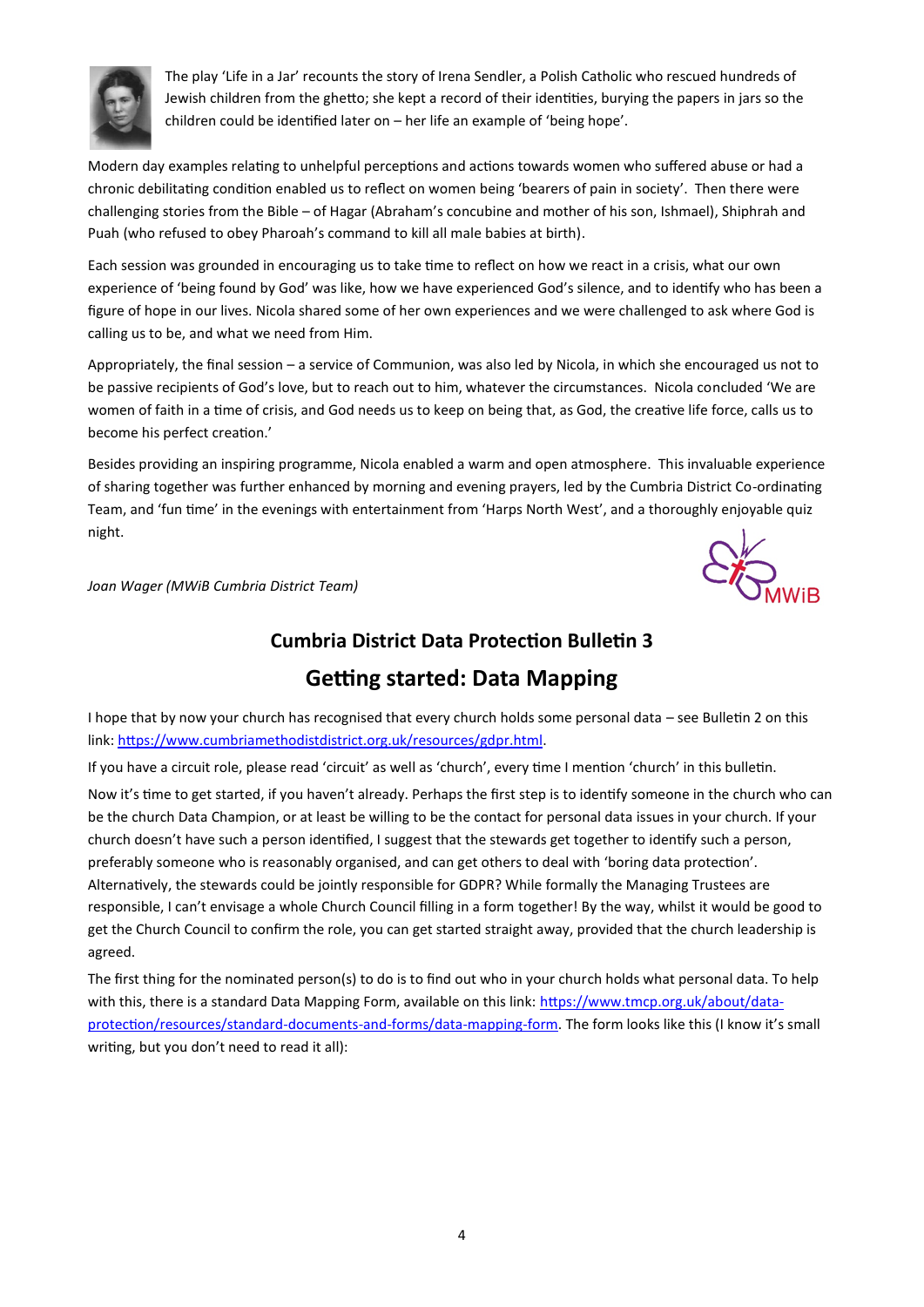| Document/list<br>description                 | For what<br>purpose is<br>the data<br>held?                     | What data is<br>collected?                                          | Do you have<br>explicit<br>consent to<br>use the data? | Do you<br>process any<br>Special<br><b>Categories of</b><br>personal<br>Data? | How is the data<br>held and what<br>security<br>measures are<br>in place?                                                                  | <b>Who holds</b><br>the data and<br>who has<br>access to it?                                           | How long is<br>the data kept<br>for? | How is the<br>data<br>destroyed?                               | Is any data kept<br>by or circulated<br>to persons<br>outside of the<br><b>Methodist</b><br><b>Church including</b><br>any Ecumenical<br>partners? |
|----------------------------------------------|-----------------------------------------------------------------|---------------------------------------------------------------------|--------------------------------------------------------|-------------------------------------------------------------------------------|--------------------------------------------------------------------------------------------------------------------------------------------|--------------------------------------------------------------------------------------------------------|--------------------------------------|----------------------------------------------------------------|----------------------------------------------------------------------------------------------------------------------------------------------------|
| Example:<br>Church<br>Directorv <sup>1</sup> | To provide a<br>list of church<br>members and<br>office holders | Names.<br>addresses,<br>email<br>addresses,<br>telephone<br>numbers | Yes <sup>2</sup>                                       | No <sup>3</sup>                                                               | <b>Data Collection</b><br>consent form<br>(locked filing<br>cabinet) and<br>Church<br>administrator's<br>Laptop<br>(password<br>protected) | Minister,<br>Church<br>Administrator,<br>Circuit<br>Administrator,<br><b>District</b><br>Administrator | Until asked to<br>remove             | Paper<br>shredder and<br>electronic<br>deletion from<br>laptop | Yes, it is<br>published on our<br>website and<br>freely available<br>from the church                                                               |

At first sight, the form looks a little overwhelming, but I've highlighted 'Who holds the data' above, because I think this is the key to getting a decent completed Data Mapping Form: you should contact all the officers in your church and ask them to complete a table row, or rows, for the personal data they hold.

It may be the case when you fill in the form that certain gaps are identified. For example, you might wonder whether you need consent for some personal data, but if you don't have consent, the best answer for now is 'No'. Remember that you may not need consent, for example if you can rely on 'legitimate interest' (probably the subject for a later bulletin). Let's focus just now on actually finding out what personal data is held in your church. Remember that even just your name is personal data.

I know this seems somewhat bureaucratic, but we do all this not only because we have to meet legal requirements, but also because we care about people and their personal data. In reality, **if we don't know who holds what personal data, how can we claim to be in control of personal data in our church?**

If you have any views on this bulletin, or have any queries about data protection, please do get in touch with me, and I'll see what I can do. The answer may well be on [https://www.tmcp.org.uk/about/data-protection.](https://www.tmcp.org.uk/about/data-protection)

#### **Alec Bounds,**

**Cumbria District Data Champion**,

boundsalec@gmail.com



# CUMBRIA METHODIST DISTRICT DIARY

#### **FEBRUARY 2022**

|        | 22 19:00 | District Grants Committee – on Zoom         |
|--------|----------|---------------------------------------------|
| $27-1$ |          | Visit of Mrs Barbara Easton, Vice-President |

#### **MARCH 2022**

- 3 10:00 District Probationers Committee Penrith Methodist Church
- 5 10:00 District Circuit Stewards Meeting Stainton Methodist Church
- 10 16:00 Being Inclusive in Cumbria Group on Zoom
- 16 10:00 Presbyteral Synod The Sands MC, Appleby (KSAT Circuit)
- 17 13:30 God for All Operations Group on Zoom
- 22 10:00 District Policy Group
- 22 Cumbria MWiB Spring Day Levens MC
- 29 09:30 NW&M Learning Network Forum VTBC
- 31 09:30 Lay Employee Day on Zoom

#### **APRIL 2022**

- 5 19:00 District Finance Committee additional meeting Zoom
- 30 10:00 Representative Synod Carver Uniting Church, Windermere (South Lakes Circuit)